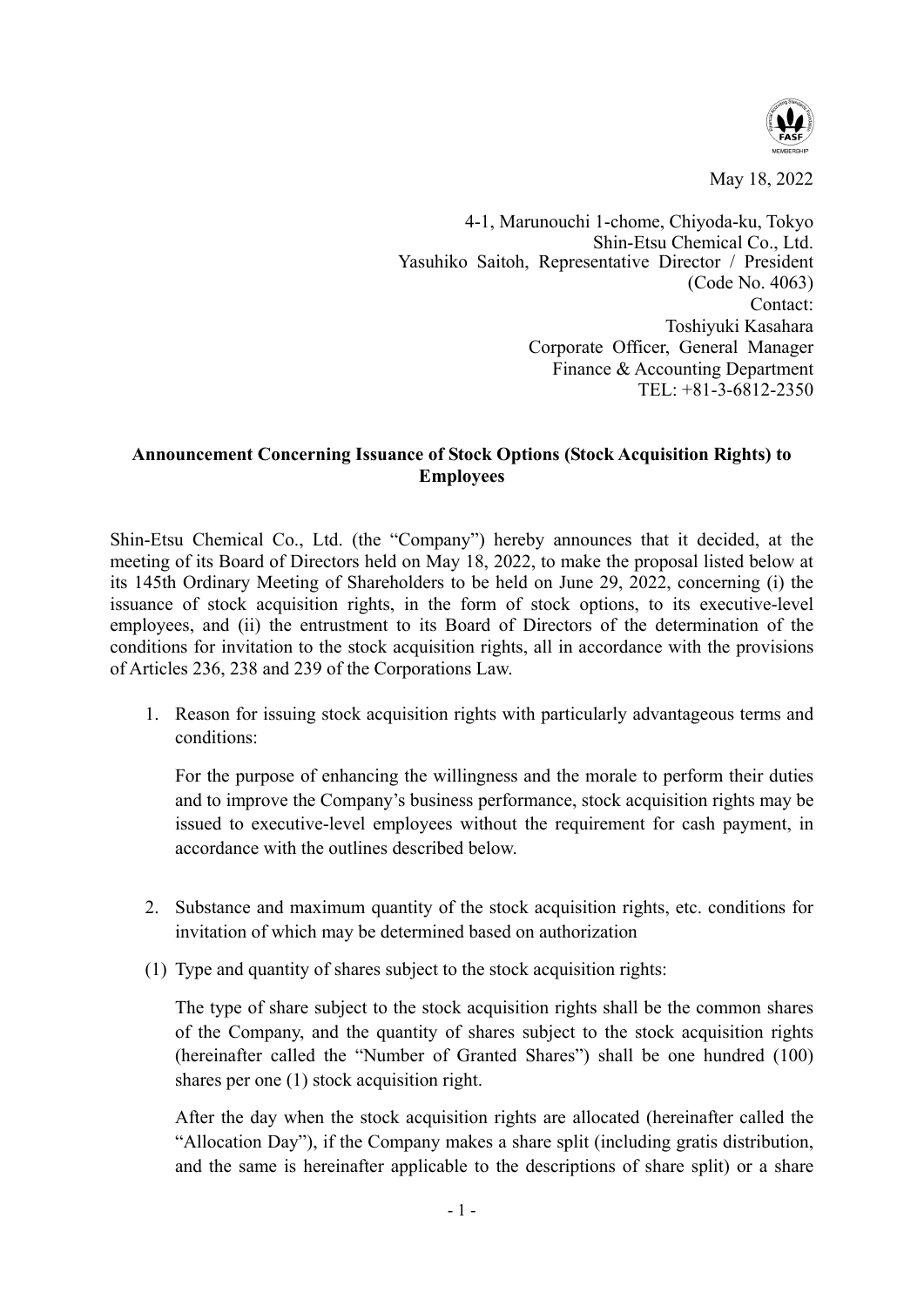consolidation of common shares of the Company, the Number of Granted Shares shall be adjusted according to the formula described below. Such adjustment, however, shall be made to the Number of Granted Shares for the stock acquisition rights that are not yet exercised at that point of time, and if, as a result of the adjustment, there arises any share less than one (1) share, such fraction shall be omitted.

Number of Granted Shares after adjustment = Number of Granted Shares before adjustment  $\times$  Ratio of share split or share consolidation

In addition to the above, if any cause arises to force the Company to adjust the Number of Granted Shares, the Company shall make the adjustments considered necessary.

(2) Upper limit of the number of stock acquisition rights

The number of stock acquisition rights shall be limited to 3,500 rights.

(Up to 350,000 common shares of the Company shall be issued at the exercise of stock acquisition rights. If the Number of Granted Shares is adjusted as prescribed in (1) above, however, the Company shall adjust the upper limit by multiplying the adjusted Number of Granted Shares by the upper limit of the number of stock acquisition rights.)

(3) Payment for the stock acquisition rights

No payment of cash is needed for issuance of the stock acquisition rights.

(4) Calculation of the value of assets to be contributed at exercise of each stock acquisition right

The value of assets to be contributed at the exercise of each stock acquisition right shall be (x) the amount of investment per share issued at the exercise of a stock acquisition right calculated in the following (hereinafter called the "Exercise Price") multiplied by (y) the Number of Granted Shares.

The Exercise Price shall be 1.025 times as high as the closing price of the common shares of the Company at the Tokyo Stock Exchange averaged on a daily basis (excluding days with no transactions closed) during the month prior to the month including the day of resolution by the Board of Directors to decide conditions for invitation of the stock acquisition rights, or the closing price of the common shares of the Company at the Tokyo Stock Exchange on the day prior to the day of resolution by the Board of Directors to decide conditions for invitation of the stock acquisition rights (if there is no closing price on such date, the closing price of the closest preceding day), whichever is higher, and fractions less than one (1) yen shall be rounded up.

After an Allocation Day, when the Company issues new common shares or disposes of treasury shares at a price lower than the market price (excluding the sale of treasury stock in accordance with the provisions of Article 194 (Request by the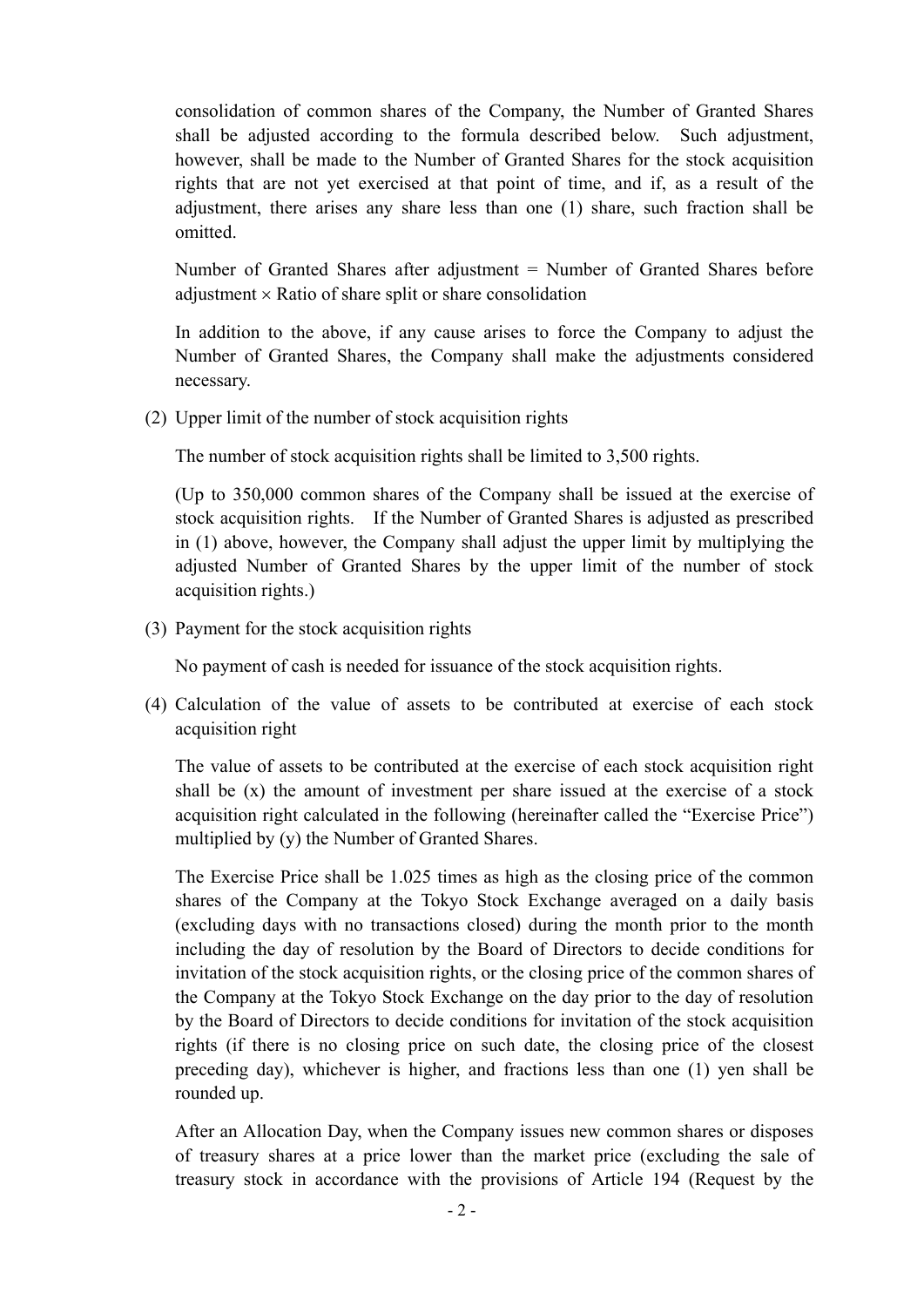Holder of Fractional Shares for Sale of the Fractional Shares) of the Corporations Law, the conversion of any certificate that shall or may be converted to common shares of the Company, and the exercise of a stock acquisition right (including a right attached to a corporate bond with a stock acquisition right)), the Company shall adjust the Exercise Price according to the formula described below, and if, as a result thereof, there arises any fraction less than one (1) yen, such fraction shall be rounded up.

Exercise Price after adjustment Exercise Price before adjustment

|  | Number of issued shares $+\frac{1}{2}$<br>$\times$ $\qquad$ | Number of shares newly issued x Payment amount per share |
|--|-------------------------------------------------------------|----------------------------------------------------------|
|  |                                                             | Market price                                             |
|  | Number of issued shares + Number of shares newly issued     |                                                          |

(In the formula above, "Number of issued shares" is the gross total number of shares issued by the Company minus the number of treasury shares held by the Company, and at the disposal of treasury shares, "Number of shares newly issued" shall be replaced with "Number of treasury shares to be disposed of.")

If a share split or a share consolidation is effected after an Allocation Day, the Exercise Price shall be adjusted according to the formula described below, and any fractions less than one (1) yen resulting from such adjustment shall be rounded up.

```
Exercise Price after adjustment = Exercise Price before adjustment \times \frac{1}{\text{Ratio of split or consolidation}}
```
In addition to the above, if any cause arises to force the Company to adjust the Exercise Price, the Company shall make adjustments considered necessary.

(5) Period during which a stock acquisition right may be exercised

The period starting on the day following the day that is two (2) years after the Allocation Day and ending on the day that is seven (7) years after the Allocation Day.

- (6) Matters related to capital stock and capital reserve to be increased by issuance of shares at exercise of the stock acquisition rights
	- (i) The amount of capital stock increased by issuance of shares at exercise of the stock acquisition rights shall be half (1/2) of the limit of an increase in capital stock and the like to be calculated in accordance with Paragraph 1, Article 17 of the Corporate Accounting Rules, and a resulting fraction less than one (1) yen shall be rounded up.
	- (ii) The amount of capital reserve increased by issuance of shares at the exercise of the stock acquisition rights shall be the limit of an increase in capital stock and the like in (i) minus the amount of capital stock increased prescribed in (i).
- (7) Restriction on acquisition of a stock acquisition right through transfer

Acquisition of a stock acquisition right through transfer requires approval by a resolution of the Board of Directors of the Company.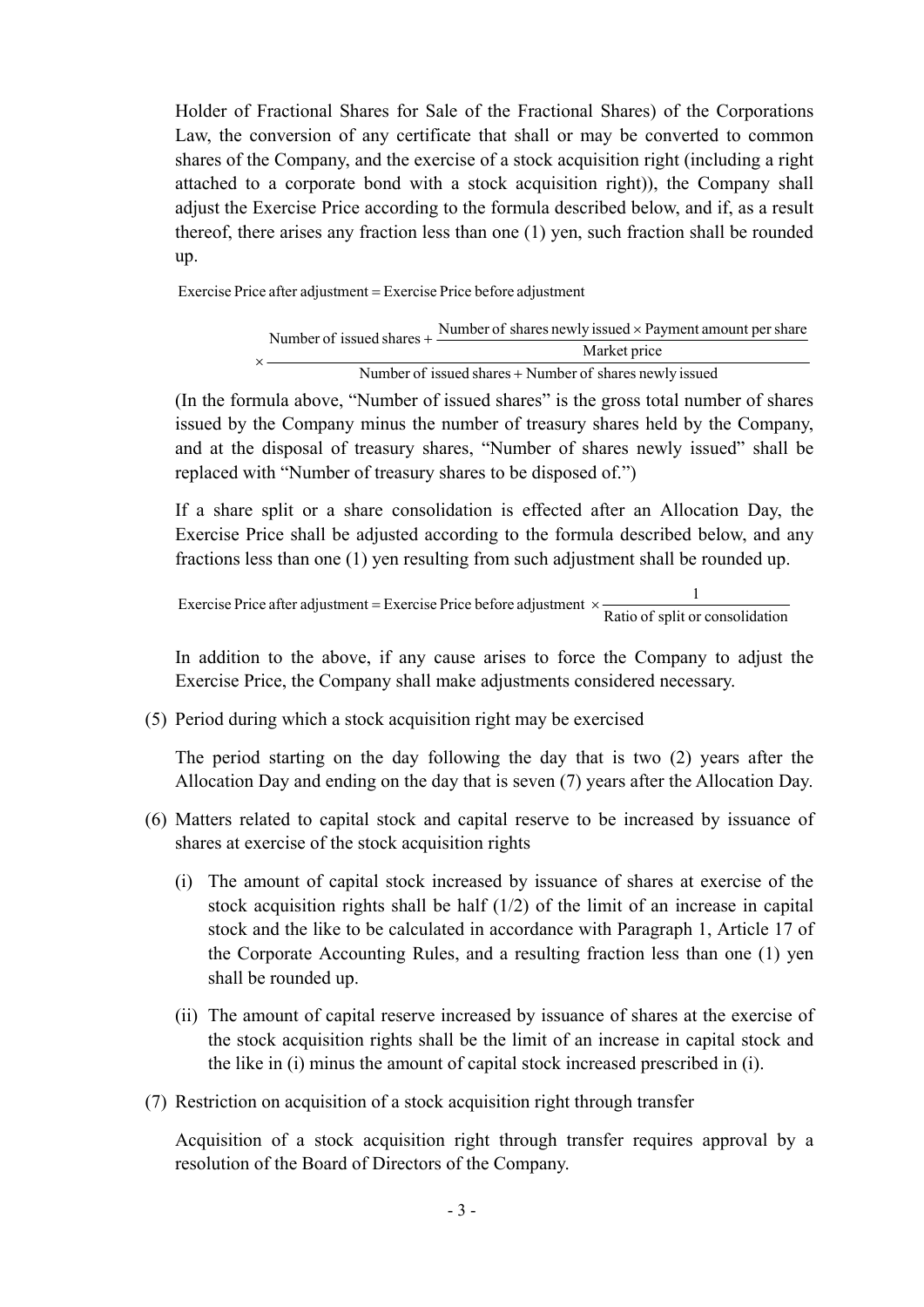- (8) Conditions for acquisition of the stock acquisition rights
	- (i) If an agendum to approve a merger agreement that will make the Company a disappearing company is approved at a General Meeting of Shareholders of the Company, or if an agendum to approve a corporate split agreement or a corporate split plan that will make the Company a split company, or if an agendum for a share exchange agreement or a share transfer plan that will make the Company become a wholly-owned subsidiary of another company is approved at a General Meeting of Shareholders of the Company (in either case, if no resolution at a General Meeting of Shareholders is needed, resolved by the Board of Directors of the Company), the Company may acquire back the stock acquisition rights without compensation on the day specified by the Board of Directors of the Company.
	- (ii) If those persons to whom the stock acquisition rights are issued or the heirs of such persons no longer satisfy the conditions to exercise the stock acquisition rights prescribed in the "Stock Acquisition Right Agreement" concluded between the Company and employees concerned based on the resolution at a General Meeting of Shareholders and at a meeting of the Board of Directors, the Company may acquire back the stock acquisition rights concerned without compensation on the day specified by the Board of Directors of the Company.
- (9) Handling of the stock acquisition rights under the Reorganization Action

When the Company effects a merger (only when the Company disappears), an absorption corporate split, a foundation corporate split, a share exchange or a share transfer (hereinafter collectively called a "Reorganization Action"), under the following conditions, stock acquisition rights of a joint stock corporation listed in any of Sub-Items a - e in Item 8, Paragraph 1, Article 236 of the Corporations Law (hereinafter called the "Reorganized Corporation") shall be delivered to holders of stock acquisition rights (hereinafter called "Remaining Stock Acquisition Rights") remaining unexercised as of the point of time when the Reorganization Action comes into effect. In this case, the Remaining Stock Acquisition Rights shall expire, and the Reorganized Corporation shall issue new stock acquisition rights. This issuance, however, shall be limited to the case where the issuance of the stock acquisition rights of the Reorganized Corporation under the following conditions is prescribed in the absorption merger agreement, the foundation merger agreement, the absorption corporate split agreement, the plan of the foundation corporate split, the share exchange agreement, or the plan of the share transfer:

- (i) Number of the stock acquisition rights to be issued by the Reorganized Corporation The same number of stock acquisition rights shall be issued as the number of the Remaining Stock Acquisition Rights.
- (ii) Type of share of the Reorganized Corporation subject to the stock acquisition rights

Common shares of the Reorganized Corporation.